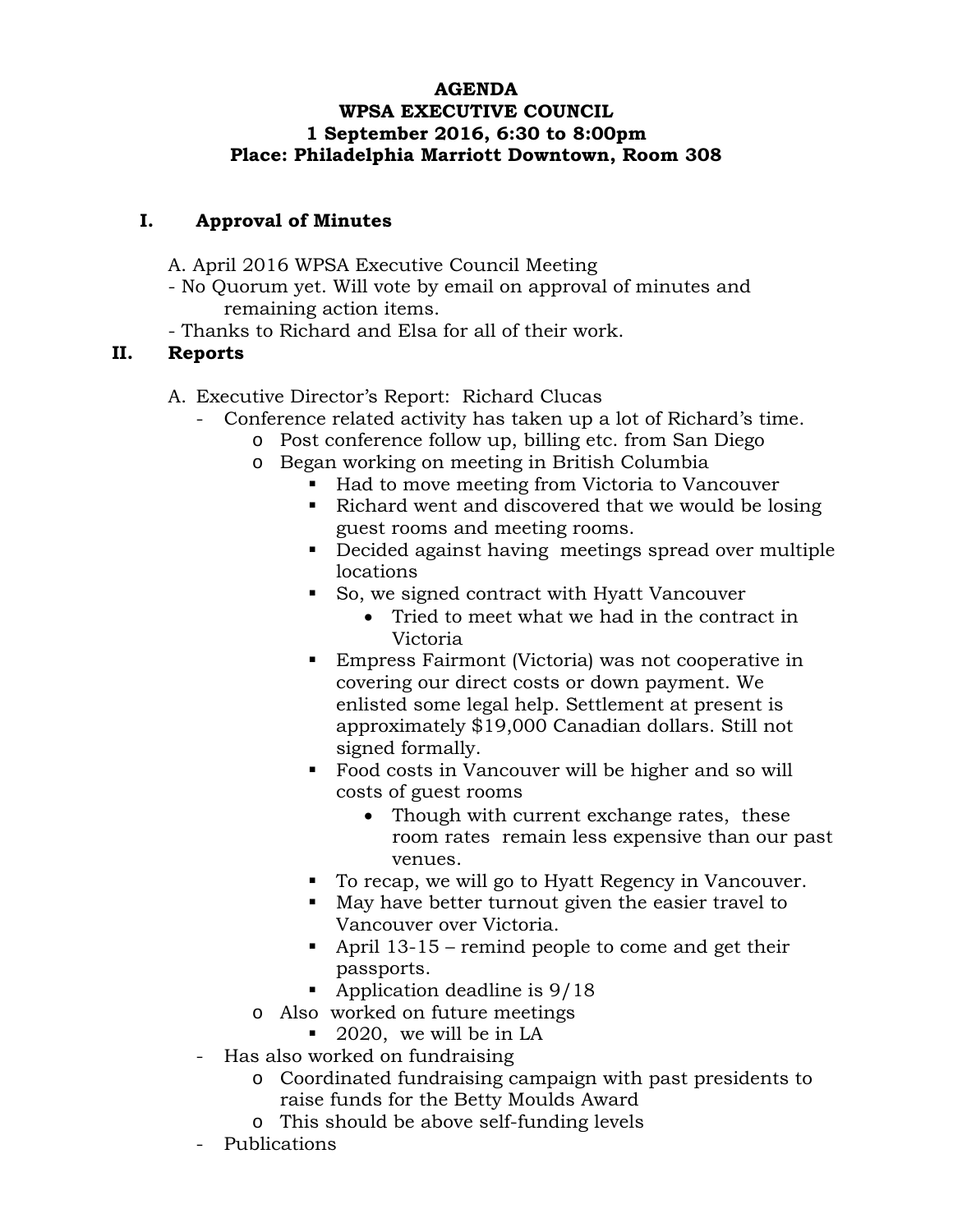- o PRQ, beginning to work on search for new editors
- Finances
	- o Elsa has been putting a lot of work in on this.
	- o Working closely with auditor to modernize how we keep our financial records
- Richard's Fall and winter plans:
	- o More on Vancouver meeting
	- o Finish financial review
	- o Work on newsletter
- B. Local Arrangements San Diego: Elsa Favila
	- Successful meeting in San Diego
		- o Made \$
			- Net profit close to \$80,000
			- Hotel was generous in their contribution to the organization
				- Gave us \$15,000 because we had to give up some of our space to another group
			- Richard: we try to make some  $\frac{1}{2}$  on conferences in order to build up our reserves to cover situations like Victoria
		- o And received good feedback from participants
			- Attendees really liked the location
- C. Local Arrangements Vancouver: Richard Clucas
	- Mainly covered this in report.
	- Encourage people to come!
	- We have a booth at APSA, #114, where you can get info about the conference
- D. Nominating Committee Report: Michaele Ferguson
	- Michaele's committee is working on this
	- As of today, Michaele has heard from all members and will submit a full slate of nominations by the end of this month
	- [Michaele.ferguson@colorado.edu](mailto:Michaele.ferguson@colorado.edu)
- E. Membership Report: Elsa Favila
	- Membership data distributed to the committee
	- Indicative of our numbers in Las Vegas and San Diego
	- May go down a bit in Vancouver, but we may pick up more Canadian members
		- o Possibility of mini-conference on Canada

## III. **Old Business**

- A. Future Convention Sites: Elsa Favila, Richard Clucas
	- 8 year rotation
	- in and out of southern and northern California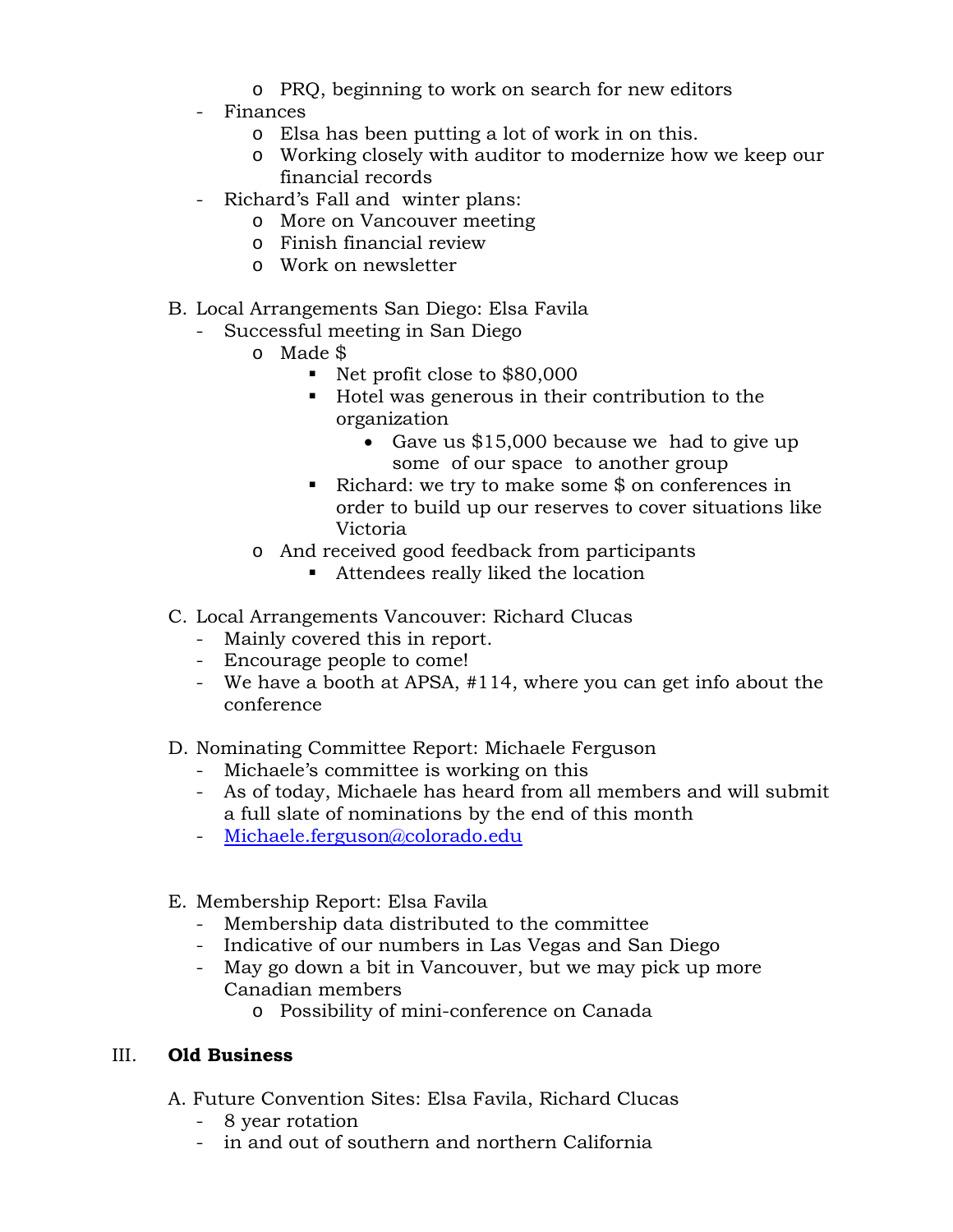- would the council consider giving Elsa and Richard permission to look at the Portland and Seattle sites for 2019 and 2021
- council gave informal approval
- B. PRQ Editor Search Report: Ernie Zirakzadeh
	- Committee worked on announcement
	- Issues and recommendations
		- o Some confusion over the sharing of support for the running of the journal
		- o Should be some clarification, as teams that apply will need institutional support, and this will need to be defined in these discussions
		- o Committee's suggestion is that we rethink which tasks SAGE, the University of Utah and host institutions will be respectively responsible
		- o Suggestion 2 meeting schedule
			- Board meets Wednesday to make recommendation and EC scheduled to meet the next day
			- Committee would like more than a day to work on the recommendation
			- **Example 1** Ernie is asking that the EC meeting be moved to Friday
		- o Concerned with having a choice (increasing applicant pool)
			- Announcement has gone out to all members of the association
			- **Letter to all department heads**
			- Recommendations from current editorial board
			- Richard: EC members should spread the word to all potentially interested teams
		- o Talked informally about criteria
			- Committee does feel like full professors have an advantage
			- Balance on the team, including a political theorist and race and ethnicity person
		- o Substantive issue
			- Statement in D.1. re. term renewal
				- Prior to advertising vacancy, EC should explore renewal of the term with the current team
				- This should be a confidential discussion with the full EC, and editorial board should decide if they are even interested in this
				- Committee would like to have this issue decided within the next two months
				- Julie: Editorial team should consider this, then depending on their decision, we will make arrangements to have a broader discussion among the EC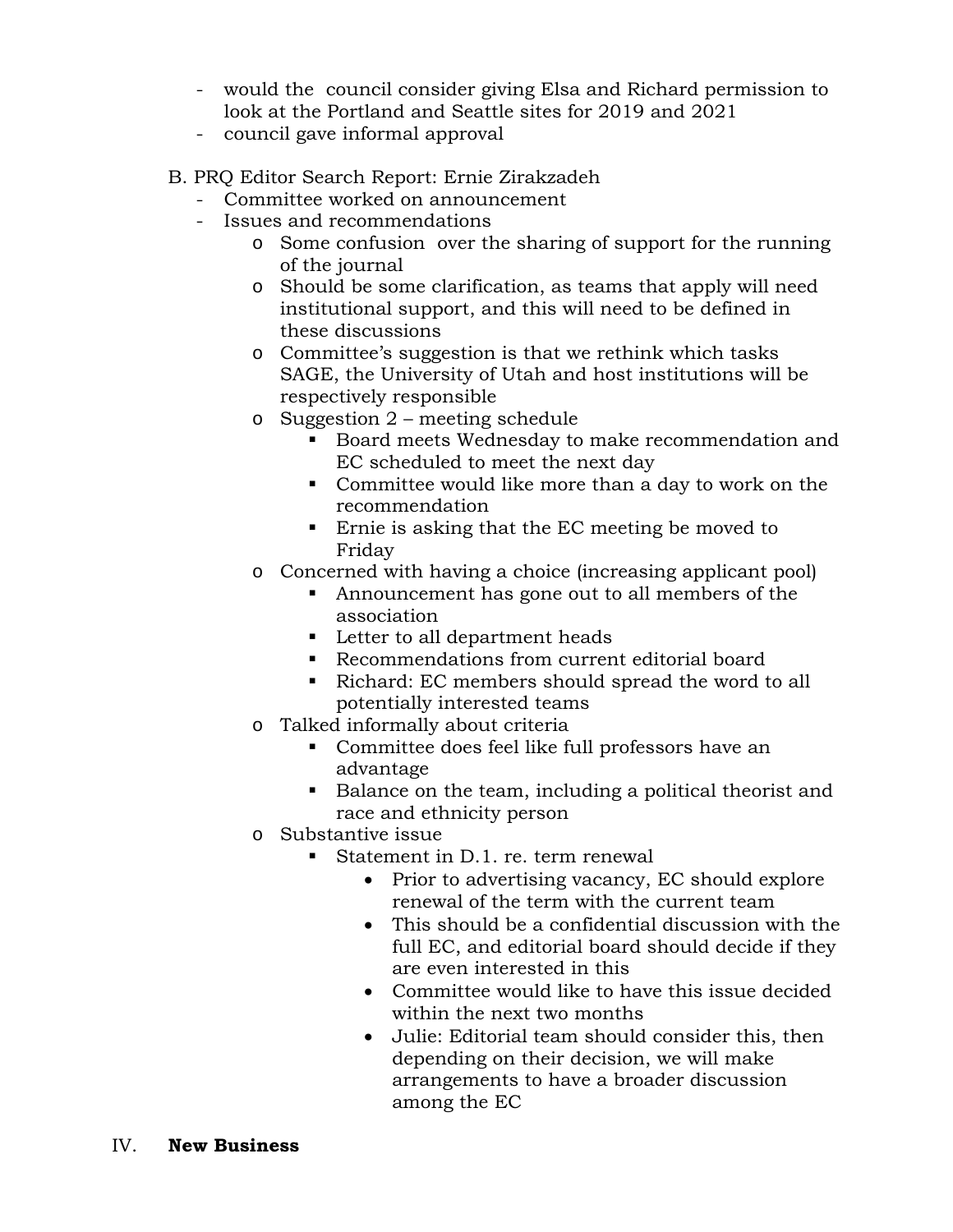- A. Mid-Year Budget Report: Elsa Favila
	- 6 month budget report has been distributed o But this is typical
	- We have also had to comply with new rules to take credit cards
		- o We are working with pay pal, but this has required a lot of work to reformat the way we take payments, and to test that this works as intended
		- o By having paypal do it, they have to worry about compliance rather than us
		- o Could slow down on-site registration, so we will be pushing people to register prior to the meeting.
- B. Don T. Nakanishi Award: Jane Junn
	- Requesting that WPSA establish a new award
	- There is an existing award that is not self funding, but that does not have a name attached to it
	- Request that this award be re-named in honor of Don Nakanishi
		- o Just short of raising the full funds for the award to be selffunding
	- Richard:
		- o We created rules on creating awards, as well as how to put a name on existing awards
		- o Some considerations:
			- Potential of some awards rotating across best papers, book, service, etc. across years
			- Could be a specific paper or service award to allow for flexibility down the line
		- o Julie: really nice to have an award to recognize service
- C. Award Committee Membership: Richard Clucas
	- There has been a growing number of committees, due in part to the growing number of awards
	- Difficult to fill all of these positions
	- If there is a stand alone award, perhaps the status committee could give recommendations to the president for staffing the award committee
		- o Julie: In a lot of cases, you want the expertise and connections of the people on the status committees to help staff the award committees
		- o Next step will be for Richard to draft a recommendation to vote on in Vancouver
	- Background information:
		- o There are four status committees, and each has an award, but there are also additional award committees
		- o \$6,250 threshold for funding an award.
- D. Harassment Policy: Julie Novkov
	- APSA has adopted a harassment policy